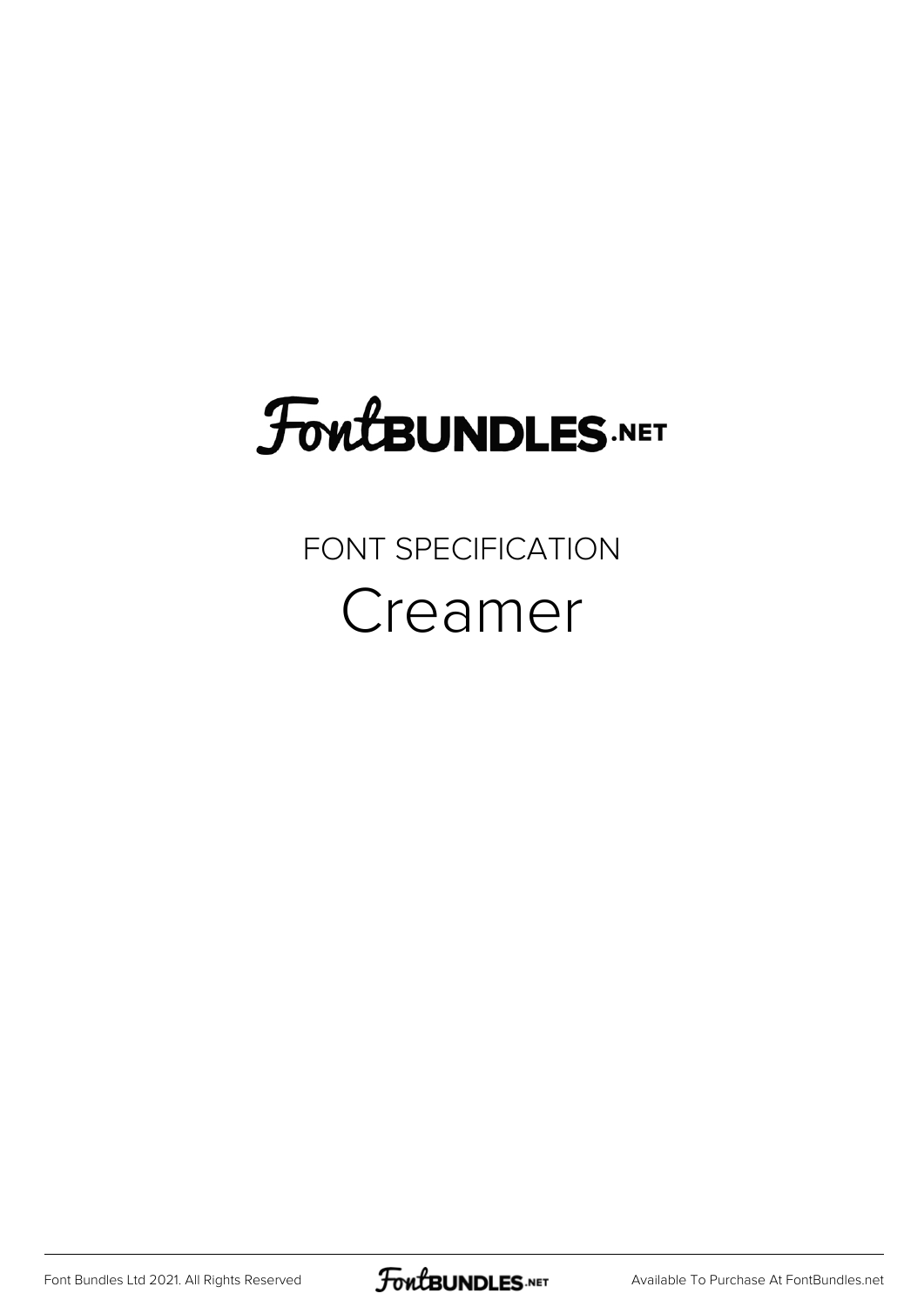### Creamer Ext - Regular

**Uppercase Characters** 

Lowercase Characters





Numbers



#### Punctuation and Symbols

#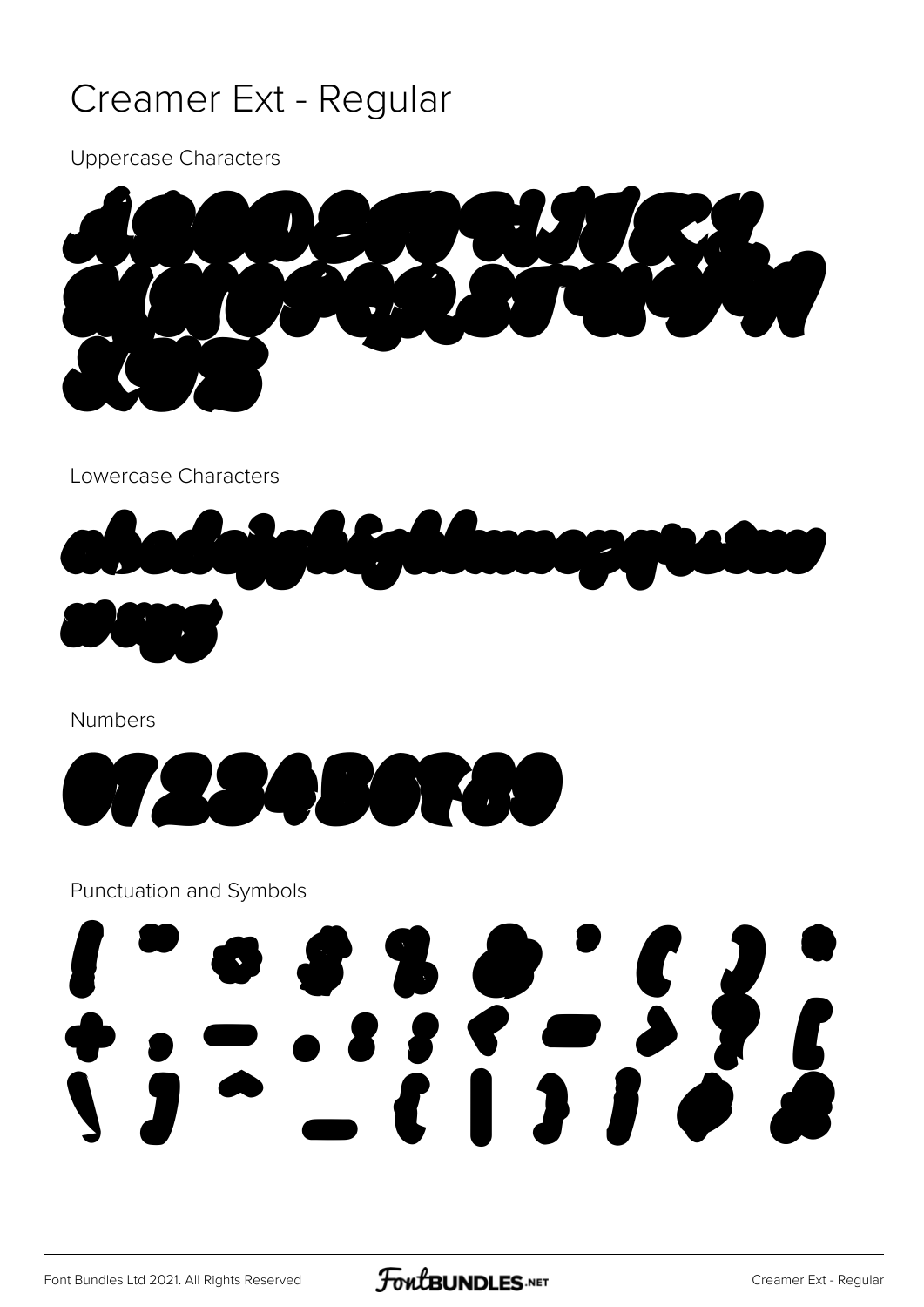# 

All Other Glyphs

d d d d d dro b 688*3333*06  $\begin{array}{ccccc} \bullet & \bullet & \bullet & \bullet & \bullet & \bullet & \bullet \end{array}$ . . . . . . . . .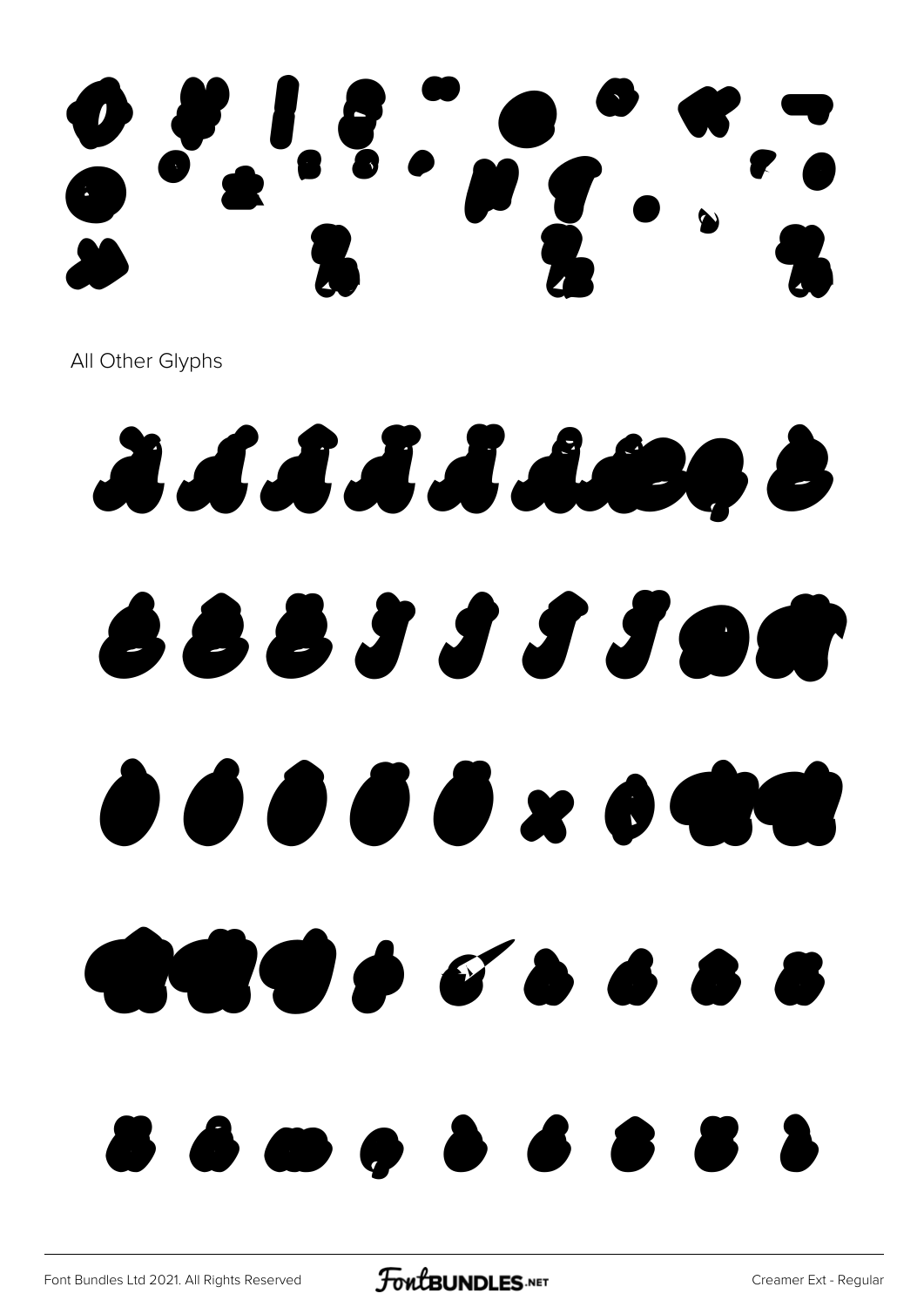# 6 8 8 8 8 8 6 8 8 888  $\bullet$ **Ande of Stronger**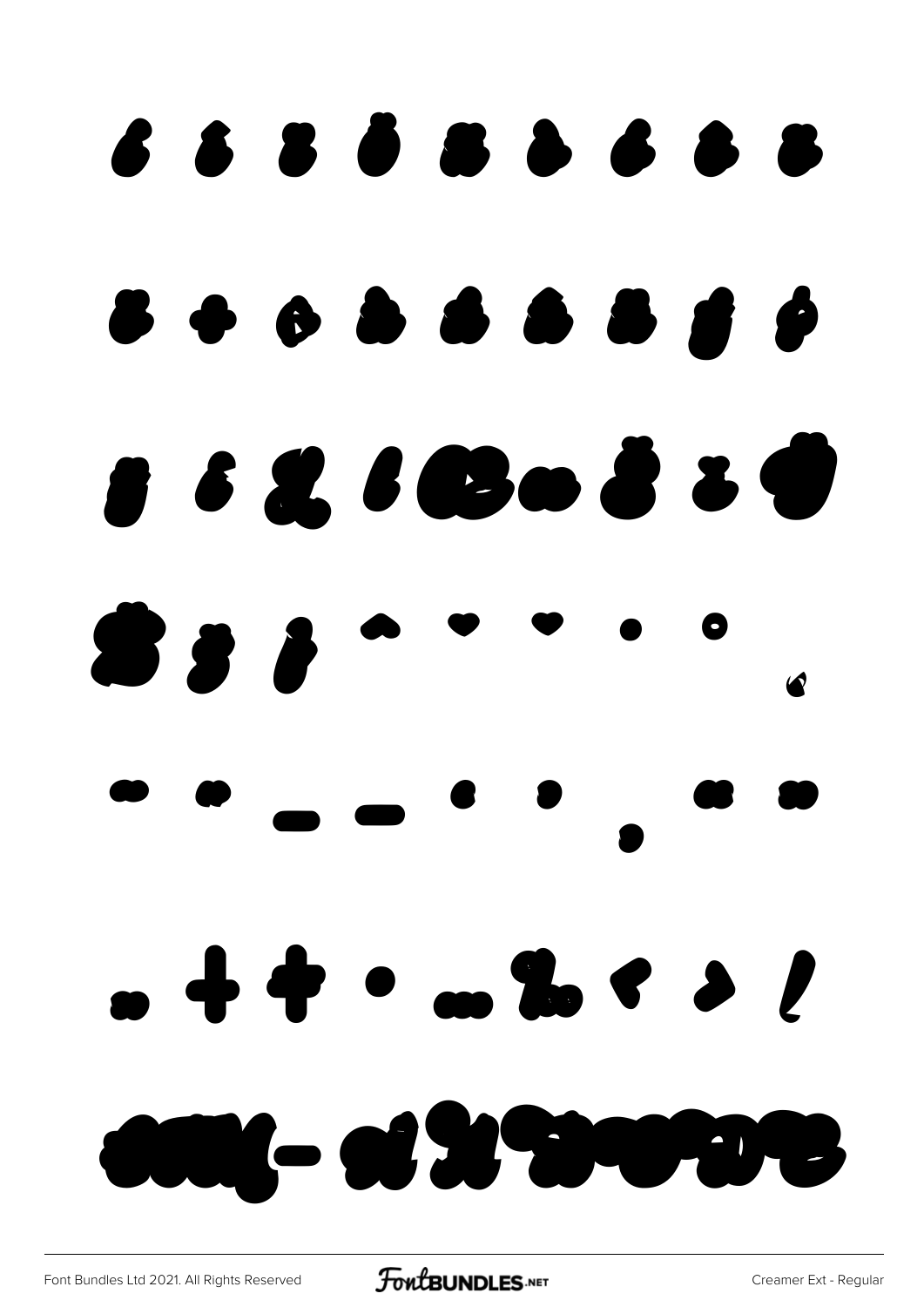

[Font Bundles Ltd 2021. All Rights Reserved](https://fontbundles.net/) **FoutBUNDLES.NET** [Creamer Ext - Regular](https://fontbundles.net/)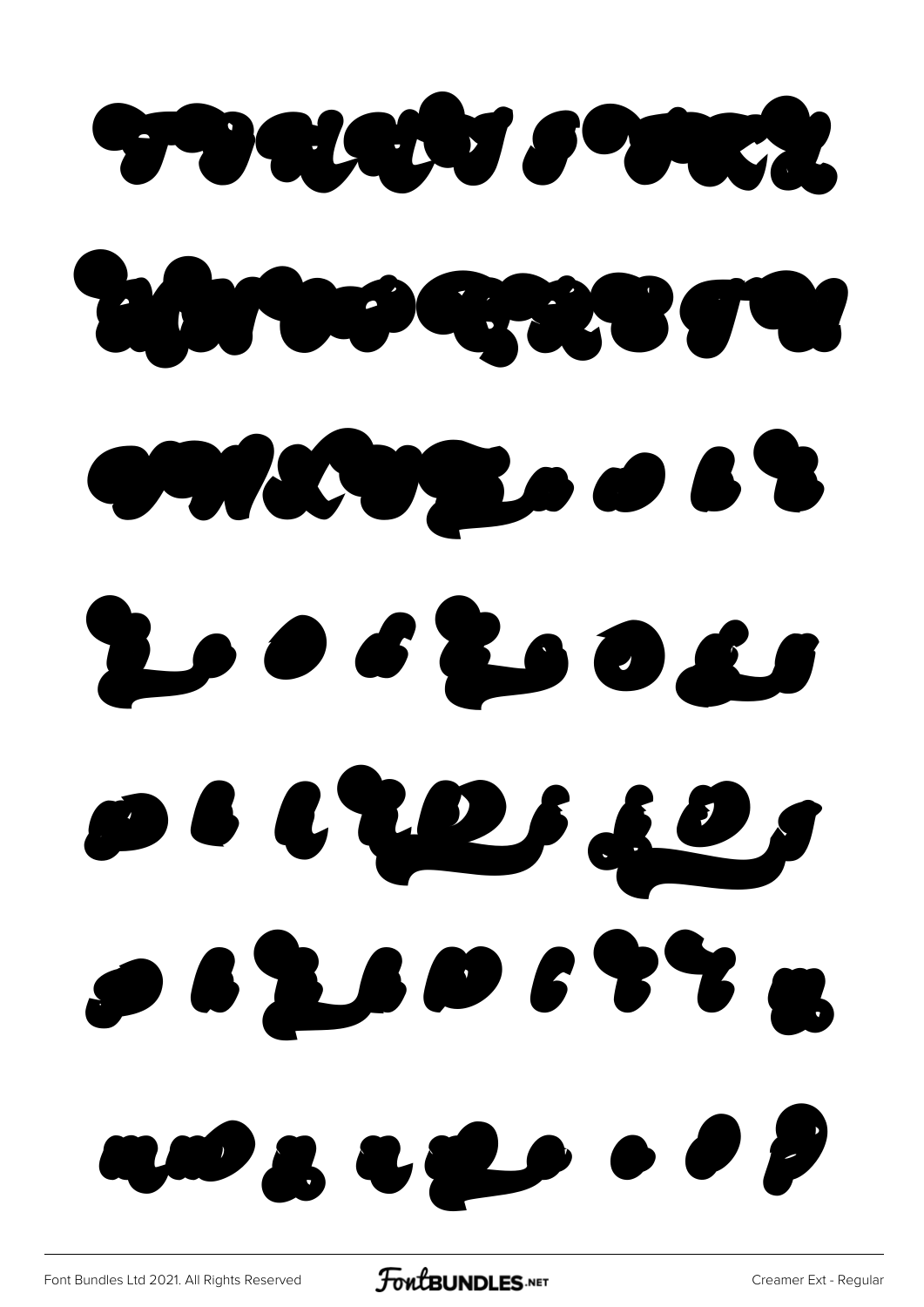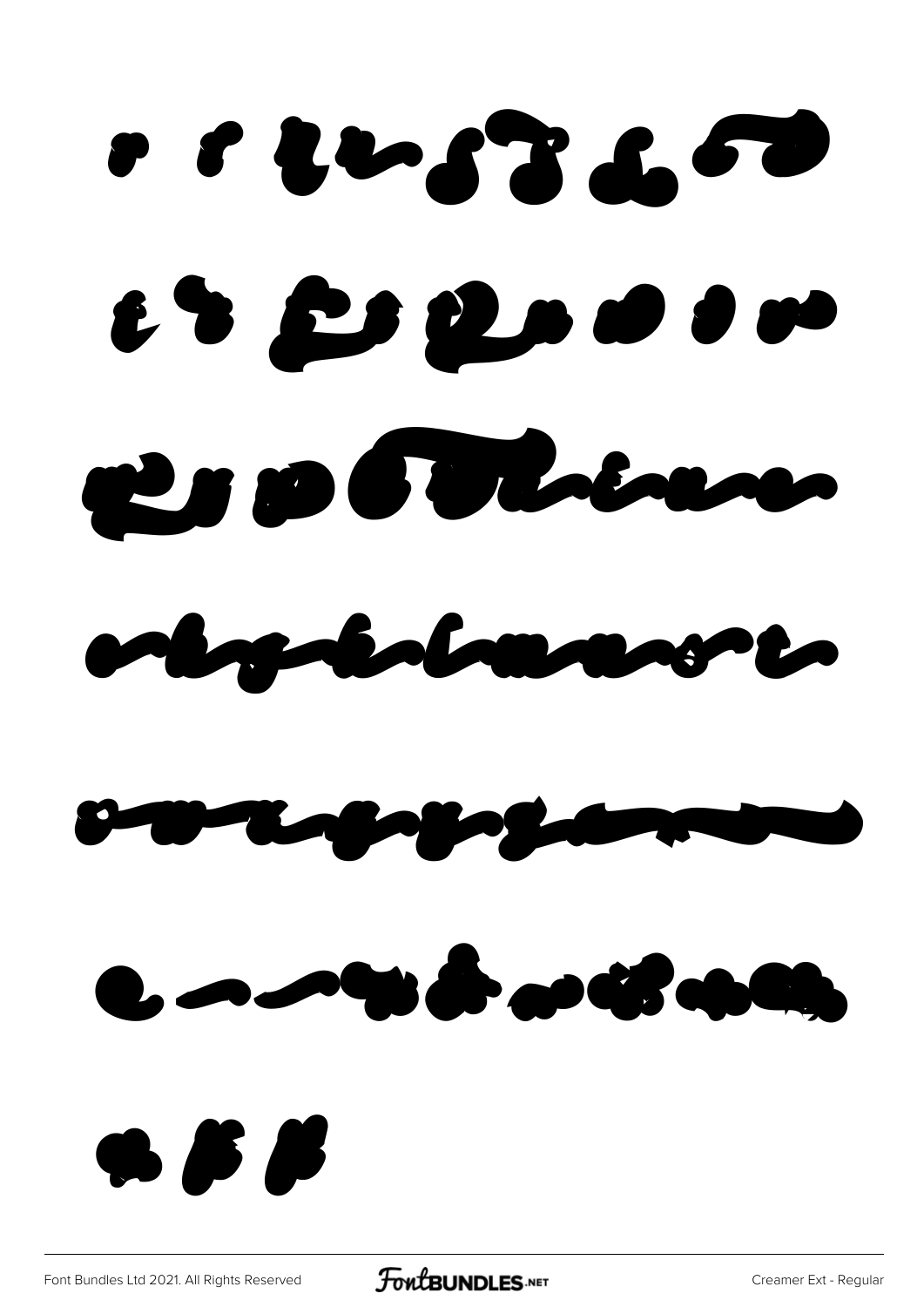### Creamer - Regular

**Uppercase Characters** 

ABCDETSUITKZ MNOPQRSTUVW (2) 25

Lowercase Characters

## abcdefghigklmnopqrstuv W XY Z

Numbers

# *0123456789*

Punctuation and Symbols

### $\%$   $\&$  $\ldots$  ,  $\langle - \rangle$  $\left\{ \begin{array}{c} 1 \\ 2 \end{array} \right\}$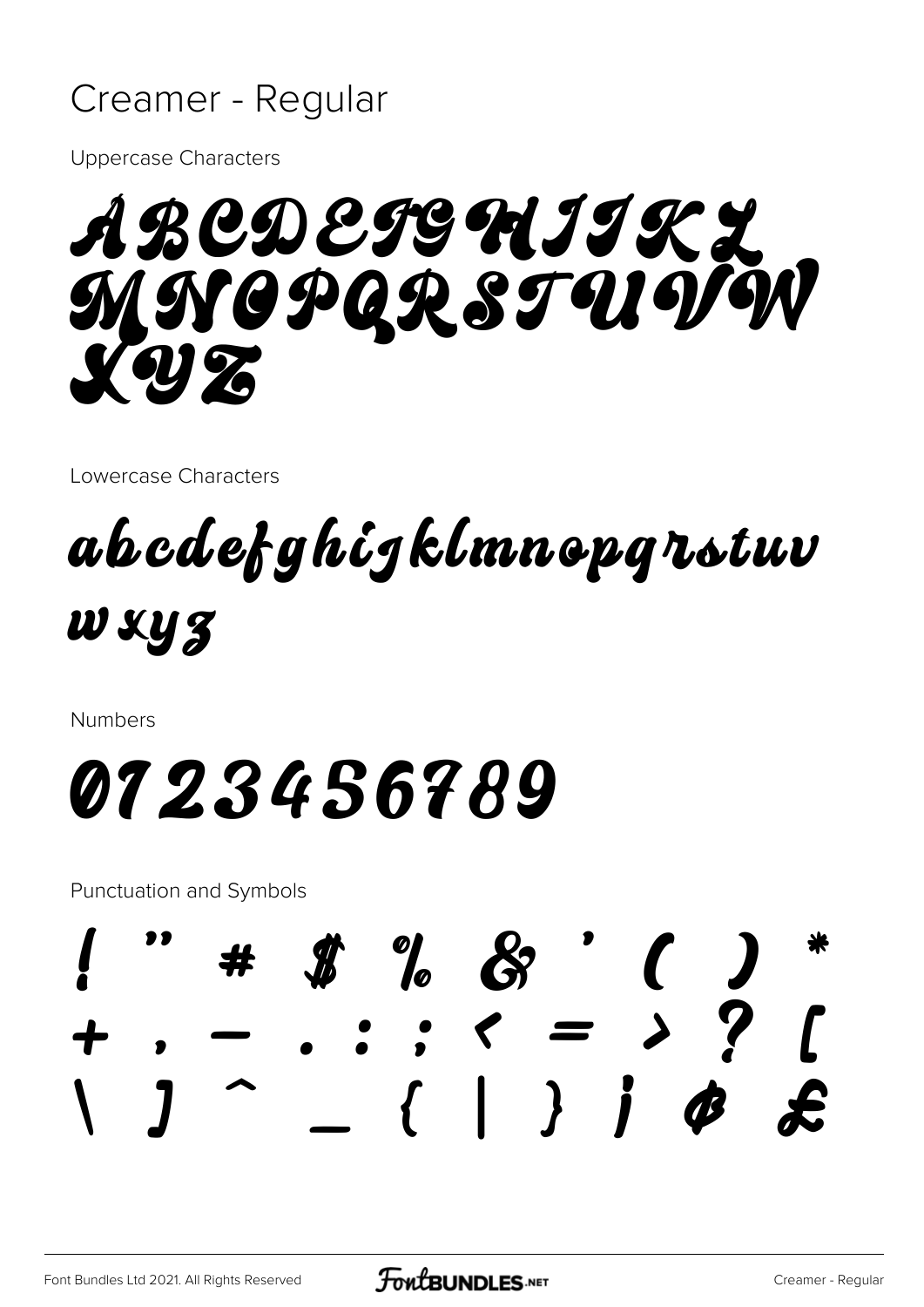

All Other Glyphs

À Á Á Ã Ä Ä Å A&C È ÉÊËÎ Î Î J ĐÑ *à à â ã ä x o û i û* Méjéj p s à á  $\hat{a}$ ã æçèé ê ä  $\hat{\boldsymbol{a}}$  $\ddot{\mathbf{\emph{e}}}'$  $\boldsymbol{\grave{c}}$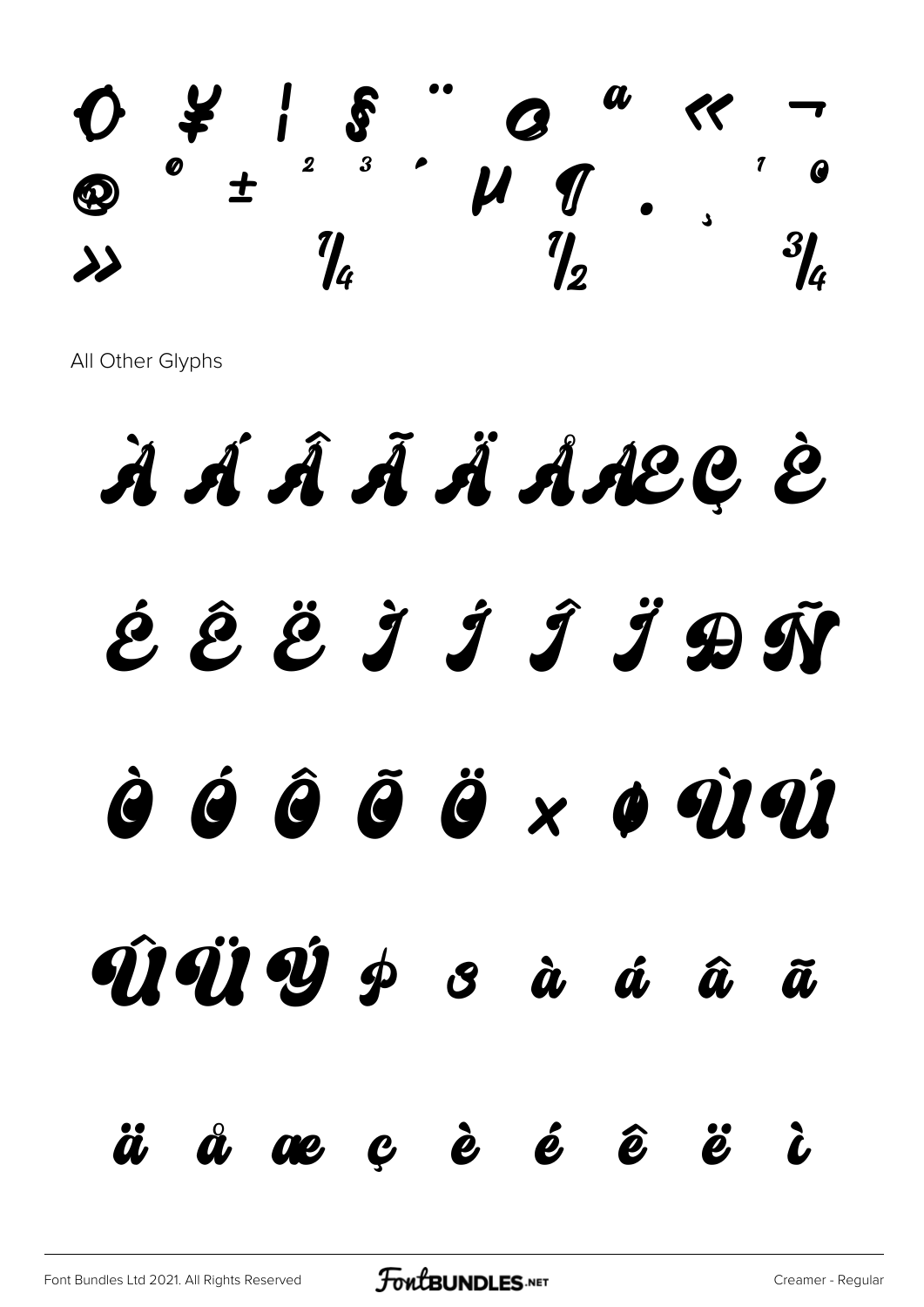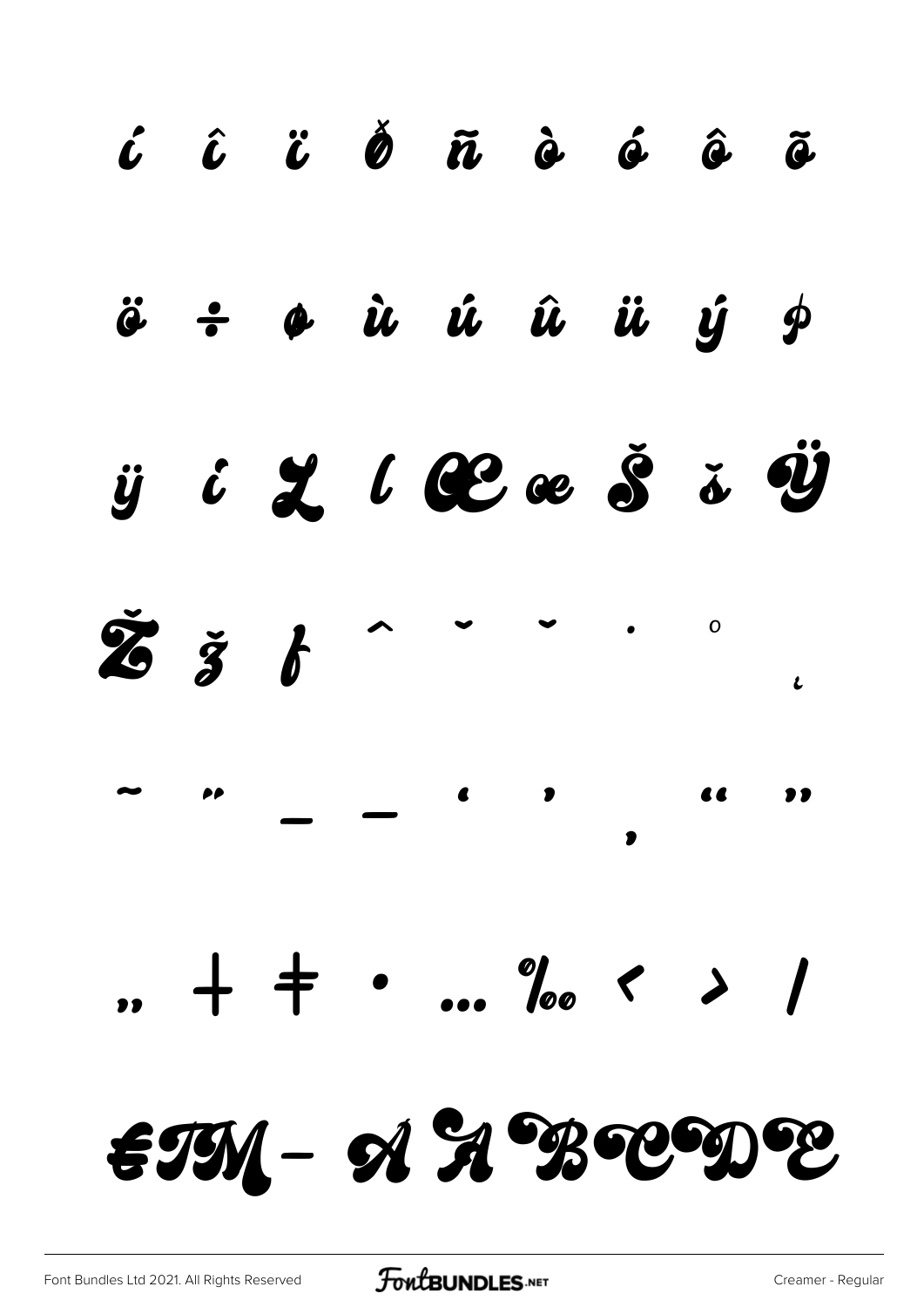